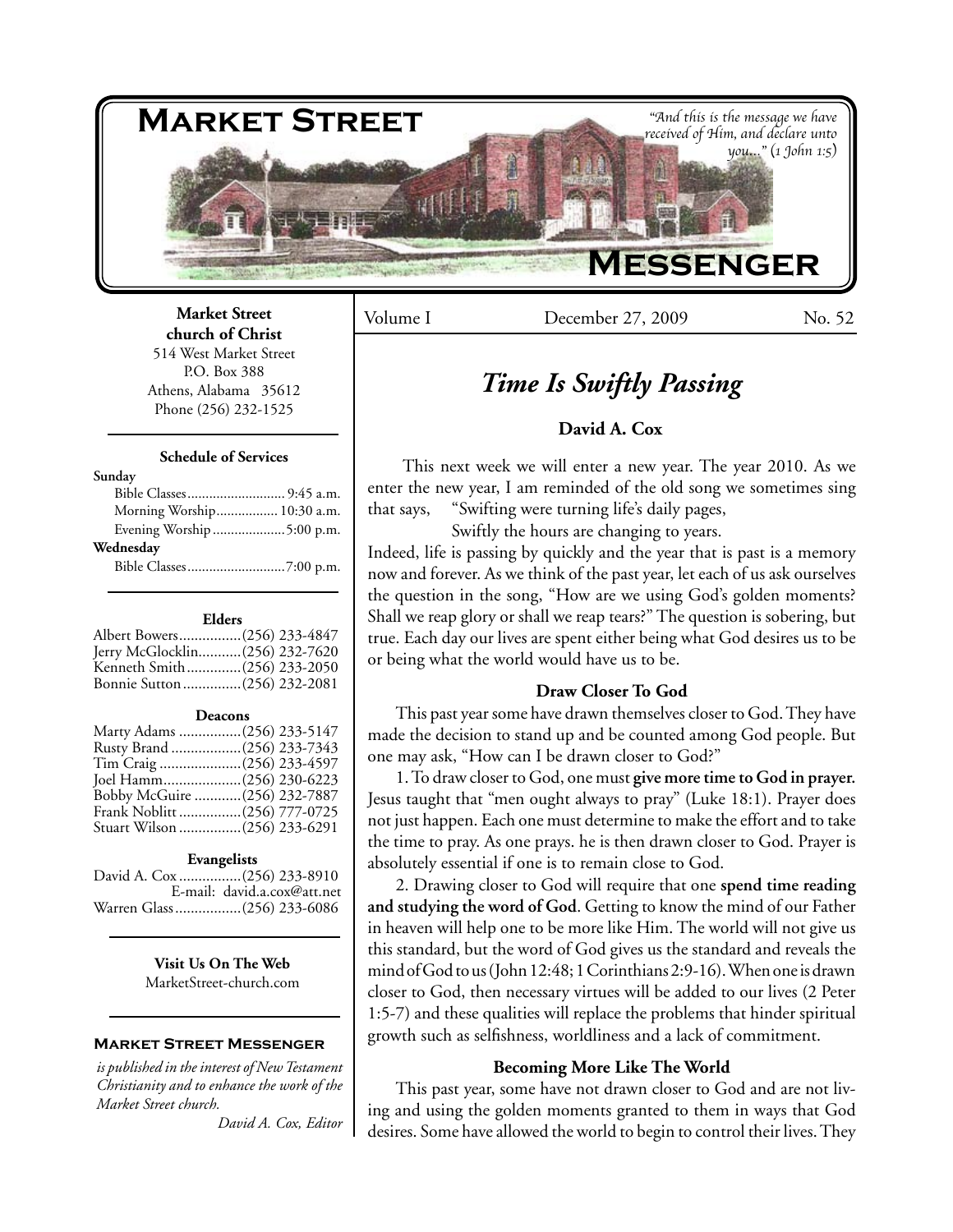are now making decisions that are and will lead them away from God. This kind of living is summed up by Paul when he writes, "Now the works of the flesh are manifest, which are these; Adultery, fornication, uncleanness, lasciviousness, idolatry, witchcraft, hatred, variance, emulations, wrath, strife, seditions, heresies, envyings, murders, drunkenness, revellings, and such like: of the which I tell you before, as I have also told you in time past, that they which do such things shall not inherit the kingdom of God" (Galatians 5:19-21). One that is drawn away from and is given over to the works of the flesh has a tragic future awaiting, if they are not awakened to the reality of it before it is too late (Hebrews 9:27).

Let us each resolve to draw closer to God and to encourage those around us to do the same. We shall only live for a brief period of time (James 4:14) and time is swiftly passing. Let us not misuse "God's golden moments" and reap tears for eternity. Rather, let us use them diligently doing His will and enjoy the blessings for eternity. Rather, let us use them diligently, that you might learn to live a life of distinction. Let your light shine!

∞

## *Trusting In God's Forgiveness*

## **Matthew H. Allen**

You know the feeling. It starts deep down inside, and as it grows your stomach turns and anxiety builds. It's the realization that you've fallen short...again. Satan seeks out our weaknesses and effectively exploits them to the fullest. And now, the guilt. The constant questioning, *if only I had…* Think of the dread of coming to worship services again and think *if these people knew half the things I struggle with, they'd run me out of here.* Many obey the gospel of Christ and do well initially. But then, they find themselves falling back into the same habits they had before their relationship with Christ. After they succumb, then comes the guilt. This time it is even worse. Sometimes the guilt is almost overwhelming and younger Christians are tempted to give up.

Sin is a terrible thing. The Hebrew writer likened it to a great weight that ties us down. Hebrews 12:1. It can paralyze our spiritual progress and shackle us with guilt. When we begin to compare our self with the perfect example of holiness, Jesus, it can feel even worse. When Peter finally realized who Jesus really was, he responded. Go away from me Lord, for I am a sinful man, O Lord. Luke 5:8. When we begin to understand sin for what it is, the burden may feel overwhelming.

I once read that there are three things we can do with sin. We can resolve to never sin again If we do this, we set our self up for failure. This is impossible. See 1 John 1:8. We can let sin make us a coward. This is what happened to Judas. Upon realization of the terrible consequences of his scheme, Matthew 27:3-5, tells us he went out and hanged himself. He could have faced his sin through confessing it to God. Had Judas humbly approached God seeking forgiveness, he would have been forgiven. Instead, Judas now has all eternity to deal with the regret of his sin. Sin turned Judas into a coward. Since resolving to never sin and not facing our sin are ways leading to defeat, we must learn from our sin. This is profitable. It is what Peter did. After suffering a crushing spiritual defeat by denying Jesus three times, Matthew 26:69-75, the apostle sought God's forgiveness and picked himself up. A mere fifty days after the resurrection, Peter preached the greatest sermon of his life on Pentecost. There were over 3,000 persons who obeyed the gospel that day. Toward the end of his life, Peter would write:

"Blessed by the God and Father of our Lord Jesus Christ, who according to His great mercy has caused us to be born again to a living hope through the resurrection of Jesus Christ from the dead, to obtain an inheritance which is imperishable and undefiled and will not fade away, reserved in heaven for you." (1 Peter 1:3-4, ESV)

Peter knew all about mercy and forgiveness. He had personally experienced it as seen in John 21:15- 17. What was true for Peter remains true for us. The Christian is someone who has experienced mercy and forgiveness from God. When God says something, He means it. Let us move in faith and learn Him more.

**The Forgiveness of God is personal.**

God sent His son to a cruel cross in order to be the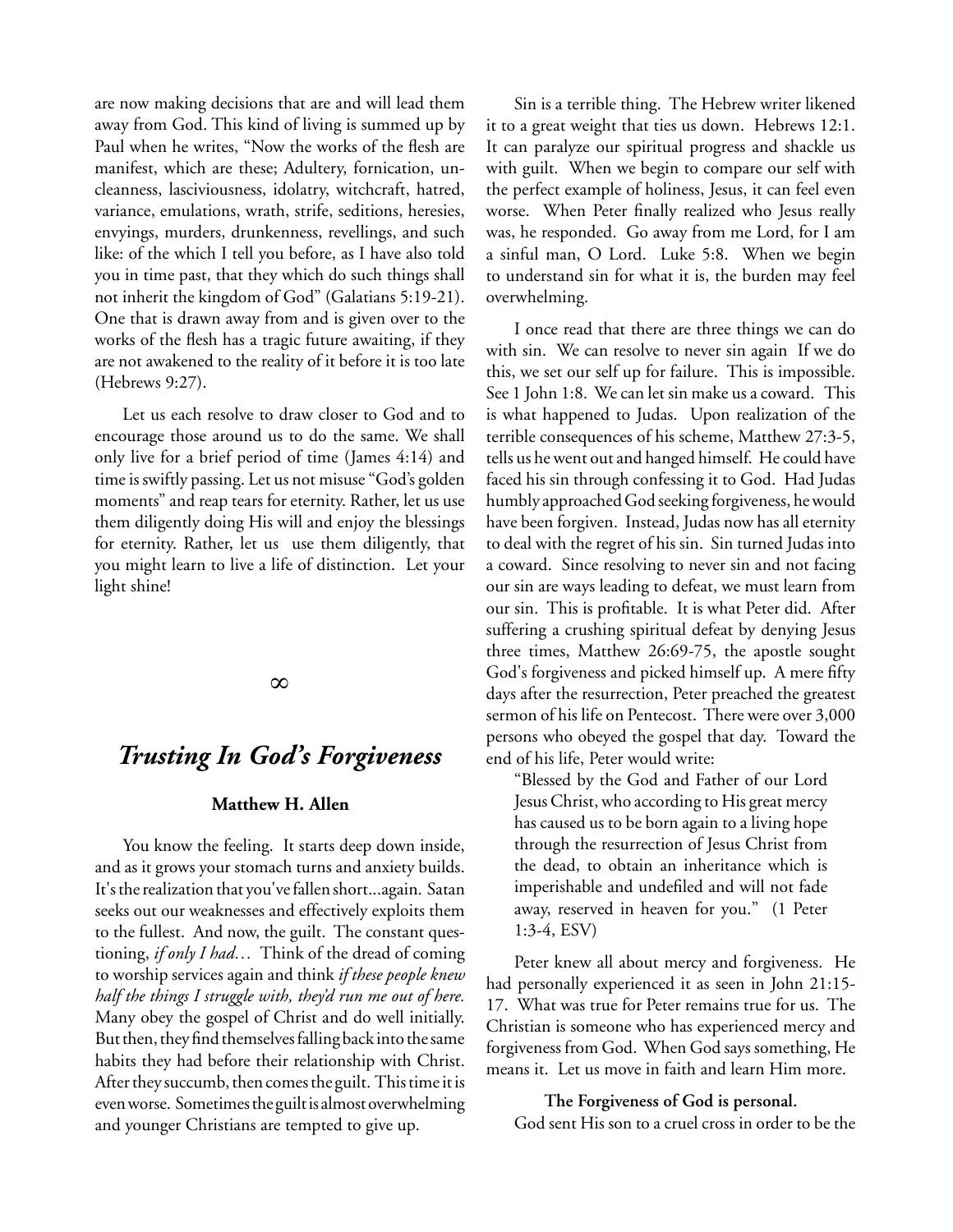perfect sacrifice for sin. Jesus is the propitiation for our sin (1 John 2:2). This propitiation is for everyone. It makes no difference how many sins have to be forgiven. There is no one beyond God's power to save. There is a passage in Hebrews 7:25 we need to remember:

"He is able to save to the uttermost those who draw near to God through him, since he always lives to make intercession for them." (Hebrews 7:25, ESV)

Note the last phrase in the verse above. Forgiveness was not a one-time event. Jesus always lives to make intercession for us. He continues to be the offering that turns away God's wrath. We can always approach the Father, confess our sin, and be assured that He will always welcome us back into His grace.

Heaven is not an unattainable goal. It is not the destination of so called "super Christians." It is the destination of those who have been forgiven and stand solely by the grace of God. Because of the abundant mercy of God, we have a living hope of salvation given to us through the resurrection of Jesus from the dead. This hope and assurance should be a source of motivation for us as we go through life. When we realize that God will go to whatever depth or any length to save us, it should radically change our life for the better. How is your life?

~via *New Living*; Brownsburg, Indiana.

## ∞

## *Providence – What God Does Through Us*

## **Dennis Carrow**

As we carry trust, humility, and patience into seeking God's provisions, a marvelous thing occurs in our lives. God works in and through us to do His good pleasure. (Philippians 2:13). The question of *how*  God works in us leaves many perplexed. Some have strayed off into mysticism in their attempts to explain God's providence. However, the Scriptures explain in an understandable manner how God provides for us and others. Notice the implication of 2 Corinthians

1:3-6. *"Blessed be the God and Father of our Lord Jesus Christ, the Father of mercies and God of all comfort, who comforts us in all our tribulation, that we may be able to comfort those who are in any trouble, with the comfort with which we ourselves are comforted by God."*

We understand that God provides all spiritual blessings in Christ. We also receive His promises of provisions for necessities. God works through us in the lives of others! We are the conduit of God's blessings in the lives of others.

We pray for the lost to be saved. God instructs us to "*walk in wisdom toward those who are outside."* (Colossians 4). We pray for those who are suffering and lack the necessities of life. God responds, "*work with your hands…that you may have something to give to him who has need."* (Ephesians 4:28).

In these passages we can see how God works through us. And, as we reflect on our own lives we can see how God has Worked in times past through those who were walking according to His precepts. The perpetuation of God's providence is seen as He works in us and through us, both to will and to do His good pleasure.

~via *What Is True?*; Little Rock, Arkansas.

*News & Notes*

## **THE SICK:**

*In The Hospital: Mark Hargrove*; Huntsville Hospital, ICU

## *At Home:*

Molly Wilson Carolyn Dean Gladys Johnson Polly Davis Molly Weeks Nancy Pierce Jeff Waddell Wayne Garner Tommy Gatlin Thomas Lovell Marie Welden

Lola Colwell Margaret Carter Mot Beasley Yvonne Sherbert Stuart Wilson Caroline Wilson Harold Hays David Gardner Mary Davis Bobbie Adcock Durrel Allfrey Elmer Mitchell Bayless Romine Henrietta Word